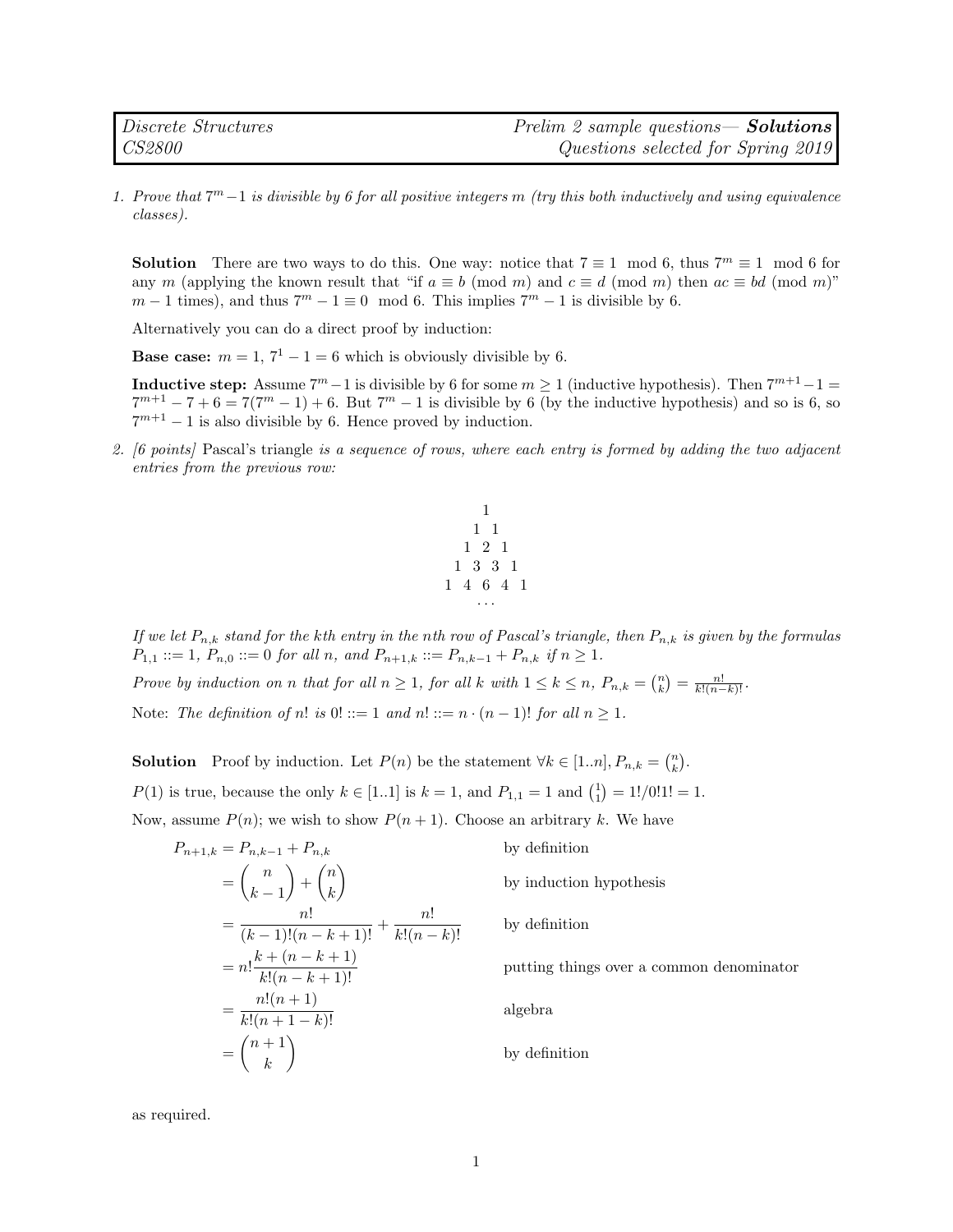3. Prove the following claim using induction: for any  $n \geq 0$ ,  $\sum_{i=0}^{n} 2^{i} = 2^{n+1} - 1$ 

**Solution** Base case: when  $n = 0$ , the left hand side is  $2^0 = 1$  and the right hand side is  $2^2 - 1 = 1$ , and they are clearly the same.

Inductive step: Choose an arbitrary n and assume that  $\sum_{i=0}^{n} 2^{i} = 2^{n+1} - 1$  (this is the inductive hypothesis).

We wish to show that  $\sum_{i=0}^{n+1} 2^i = 2^{n+2} - 1$ . We compute:

$$
\sum_{i=0}^{n+1} 2^{i} = \sum_{i=0}^{n} 2^{i} + 2^{n+1}
$$
 arithmetic  
=  $(2^{n+1} - 1) + 2^{n+1}$  by the inductive hypothesis  
=  $2 \cdot 2^{n+1} - 1 = 2^{n+2} - 1$ 

as required.

4. The Fibonacci numbers  $F_0, F_1, F_2, \ldots$  are defined inductively as follows:

$$
F_0 = 1
$$
  
\n
$$
F_1 = 1
$$
  
\n
$$
F_n = F_{n-1} + F_{n-2} \quad \text{for } n \ge 2
$$

That is, each Fibonacci number is the sum of the previous two numbers in the sequence. Prove by induction that for all natural numbers  $n$  (including  $0$ ):

$$
\sum_{i=0}^{n} F_i = F_{n+2} - 1
$$

**Solution** Let  $P(n)$  be the statement " $\sum_{i=0}^{n} F_i = F_{n+2} - 1$ . We must show  $P(0)$  and  $P(n+1)$  assuming  $P(n).$ 

To see  $P(0)$ , note that  $\sum_{i=0}^{0} F_i = F_0 = 1$ , while  $F_{0+2} - 1 = F_0 + F_1 - 1 = 1 + 1 - 1 = 1$ . Since they are the same,  $P(0)$  holds.

To see  $P(n + 1)$ , first assume  $P(n)$ . We have

$$
\sum_{i=0}^{n+1} F_i = \sum_{i=0}^{n} F_i + F_{n+1}
$$
  
=  $F_{n+2} - 1 + F_{n+1}$  by  $P(n)$   
=  $F_{n+1+2} - 1$  by definition of  $F_{n+1+2}$ 

as required.

5. Prove by induction that for any integer  $n \geq 3$ ,  $n^2 - 7n + 12$  is non-negative.

**Solution** Let  $P(n)$  be the statement " $n^2 - 7n + 12$  is non-negative." We must show  $P(3)$ , and for any  $n \geq 3$ ,  $P(n+1)$  assuming  $P(n)$ .

To see  $P(3)$ , note that  $3^2 - 7 \cdot 3 + 12 = 0 \ge 0$ .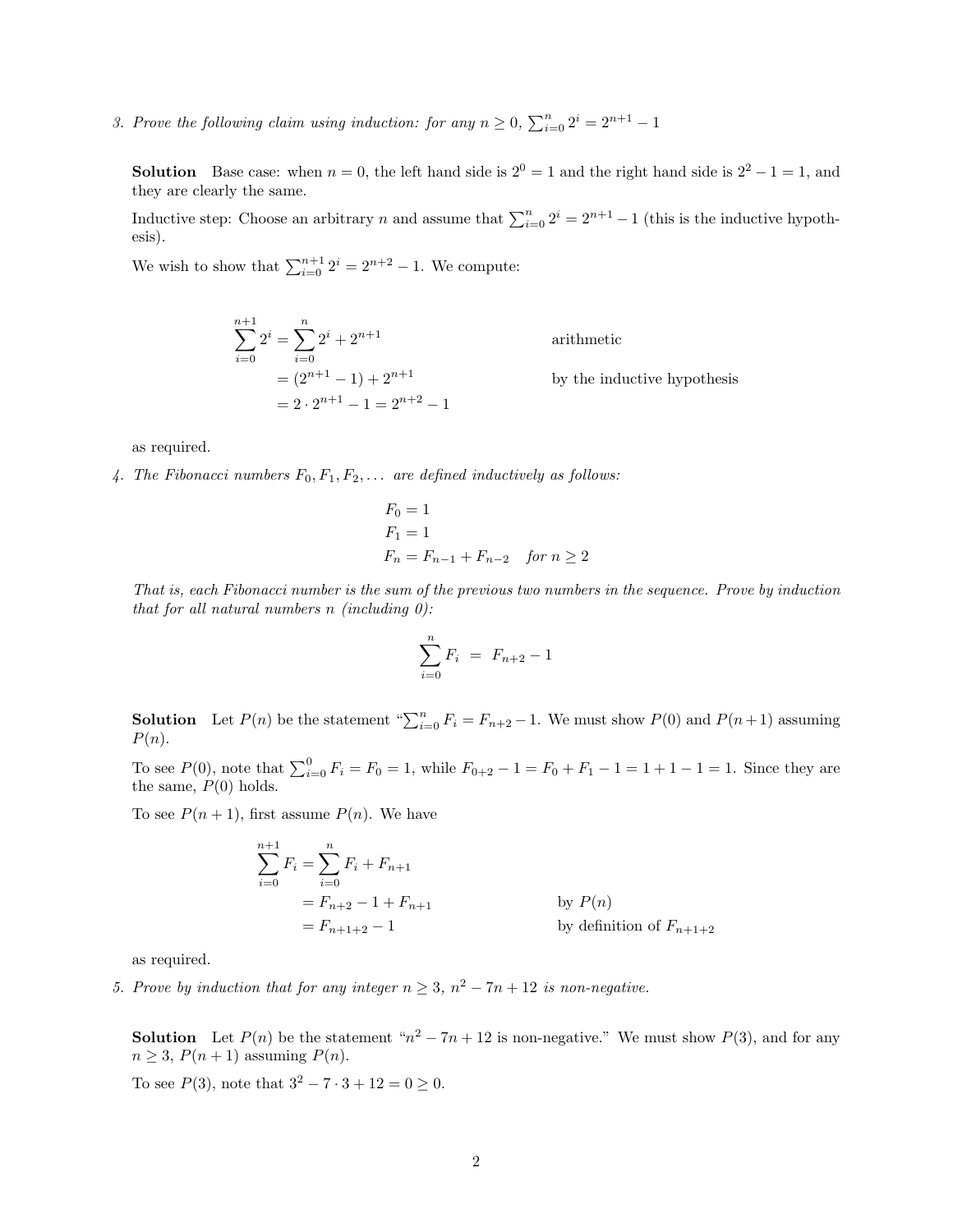Now, assume  $n \geq 3$  and  $P(n)$ ; we want to show  $P(n + 1)$ . Well,

$$
(n+1)^2 - 7(n+1) + 12 = n^2 + 2n + 1 - 7n - 7 + 12
$$
  
=  $(n^2 - 7n + 12) + (2n + 1 - 7)$   
 $\ge 2n + 1 - 7$  by  $P(n)$   
 $\ge 0$  since  $n \ge 3$ 

- 6. Chapter 5 of MCS has a bunch of good induction exercises (and you can find even more by searching)
- 7. Suppose that Alice sends the message a to Bob, encrypted using RSA. Suppose that Bob's implementation of RSA is buggy, and computes  $k^{-1}$  mod  $4\phi(m)$  instead of  $k^{-1}$  mod  $\phi(m)$ . What decrypted message does Bob see? Justify your answer.

**Solution** Alice transmits  $a^k \mod m$  to Bob, who then computes  $(a^k)^{k-1} \mod m$ . Because Bob miscomputed  $k^{-1}$ , we know that  $kk^{-1} \equiv 1 \mod 4\phi(m)$ . In other words,  $kk^{-1} = 1 + t \cdot 4\phi(m)$  for some t. Therefore Bob receives

$$
(a^k)^{k^{-1}} \equiv a^{1+4t\phi(m)}
$$
  
\n
$$
\equiv a \cdot a^{4t\phi(m)}
$$
  
\n
$$
\equiv a \cdot (a^{\phi(m)})^{4t}
$$
  
\n
$$
\equiv a \cdot 1^{4t}
$$
  
\n
$$
\equiv a \mod m
$$

8. (a) What are the units of  $\mathbb Z$  mod 12?

**Solution** A unit in a set of numbers is a number that has an inverse. In the set  $\mathbb{Z}_{12} = \{ [0], [1], [2], [3], [4], [5], [6], [7], [8] \}$ the units are  $[1]$ ,  $[5]$ ,  $[7]$ , and  $[11]$ . In general,  $[n]$  is a unit mod m if n and m are relatively prime.

(b) What are their inverses?

**Solution**  $[1]^{-1} = [1], [5]^{-1} = [5], [7]^{-1} = [7],$  and  $[11]^{-1} = [11].$  This is because  $[1] \cdot [1] = [1],$  $[5] \cdot [5] = [25] = [1], [7] \cdot [7] = [49] = [1]$  and  $[11] \cdot [11] = [121] = 1.$ 

(c) What is  $\phi(12)$ ?

**Solution** By definition of  $\phi$ ,  $\phi(12)$  is the number of units mod 12. Since there are 4 units,  $\phi(12)$  = 4.

9. Use Euler's theorem and repeated squaring to efficiently compute  $8^n$  mod 15 for  $n = 5$ ,  $n = 81$  and  $n = 16023$ . Hint: you can solve this problem with 4 multiplications of single digit numbers. Please fully evaluate all expressions for this question (e.g. write 15 instead of  $3 \cdot 5$ ).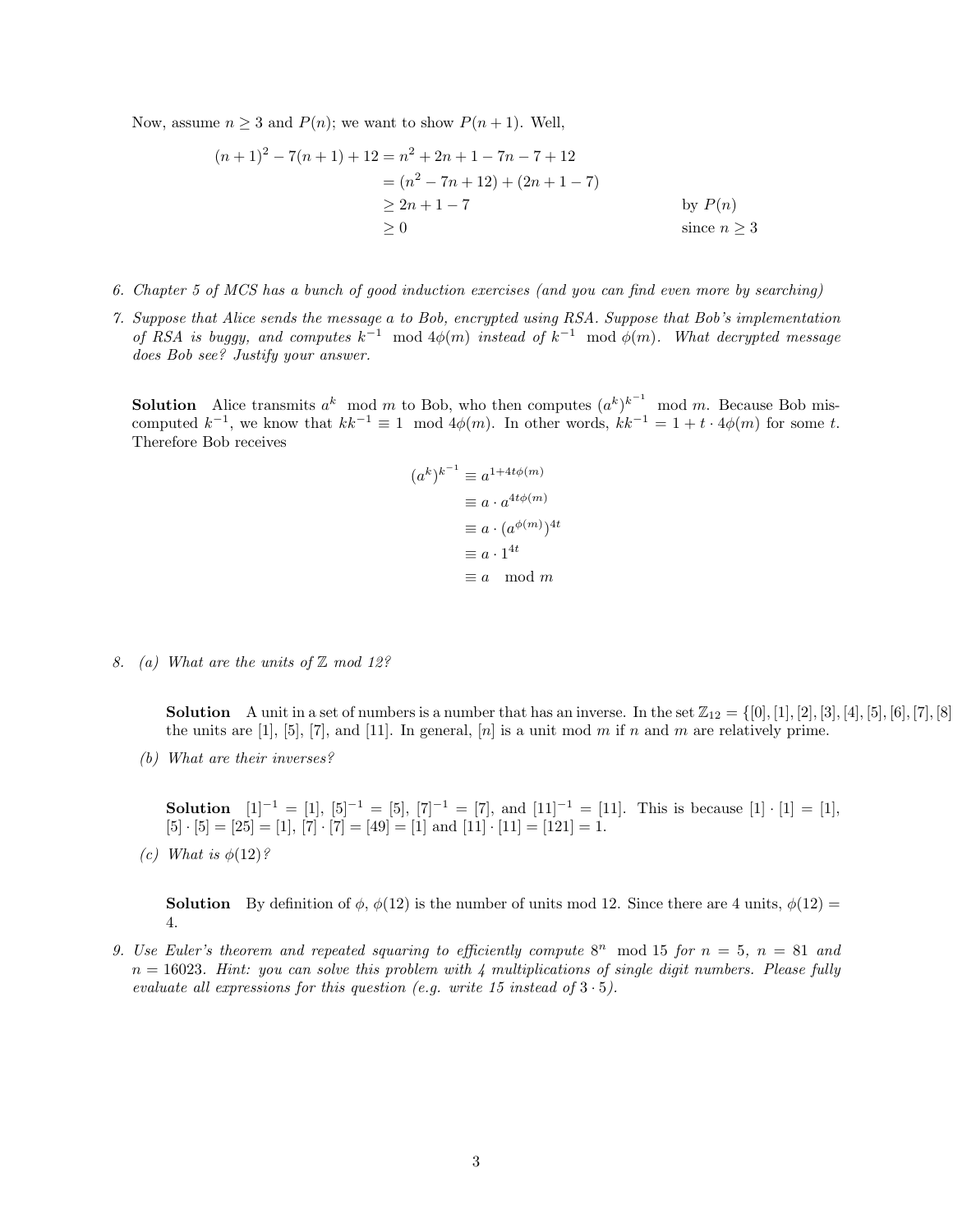**Solution** We use the fact that  $8^{\varphi(15)} = 1 \mod 15$ .  $\varphi(15) = (3-1)(5-1) = 8$  [multiplication #1], so we can reduce all of the exponents mod 8. We then use repeated squaring to compute  $8^{2^k}$ :

$$
[8]^1 = [8]
$$
  
\n $[8]^2 = [64] = [4]$   
\n $[8]^4 = [4]^2 = [16] = [1]$   
\n $[3]^4 = [4]^2 = [16] = [1]$   
\n $[3]^4 = [4]^2 = [16]$   
\n $[4]^2 = [16] = [1]$ 

We can then use these to compute the powers of [8]:

$$
[8]^5 = [8]^4[8] = [1][8] = [8]
$$
  
\n
$$
[8]^{81} = [8]^1 = [8]
$$
  
\n
$$
[8]^{16023} = [8]^7 = [8]^4[8]^2[8] = [1][4][8] = [32] = [2]
$$
  
\n
$$
[multiplication #4]
$$

- 10. In this problem, we are working mod 7, i.e.  $\equiv$  denotes congruence mod 7 and [a] is the equivalence class of a mod 7.
	- (a) What are the units of  $\mathbb{Z}_7$ ? What are their inverses?

## Solution

- [1]'s inverse is [1]
- [2]'s inverse is [4]
- [3]'s inverse is [5]
- [4]'s inverse is  $[2]$
- $[5]$ 's inverse is  $[3]$
- [6]'s inverse is [6]
- (*b*) Compute  $[2]^{393}$ .

**Solution**  $[2]^{393} = ([2]^{3})^{131} = [1]^{131} = [1]$ 

11. (a) Recall Bézout's identity from the homework: for any integers n and m, there exist integers s and t such that  $gcd(n, m) = sn + tm$ . Use this to show that if  $gcd(k, m) = 1$  then  $[k]$  is a unit of  $\mathbb{Z}_m$ .

**Solution** If  $gcd(k, m) = 1$  then  $1 = sk + tm$ . Reducing this equation mod m gives  $[1] = [s][k] +$  $[t][0] = [s][k]$ . Therefore,  $[k]$  has an inverse (namely  $[s]$ ); and is thus a unit.

(b) Use part (a) to show that if p is prime, then  $\phi(p) = p - 1$ .

**Solution** Since p is prime, everything less than p is relatively prime to p, except for 0. There are  $p-1$  such numbers, and thus  $p-1$  units.

(c) Use Euler's theorem to compute  $3^{38}$  mod 37 (note: 37 is prime).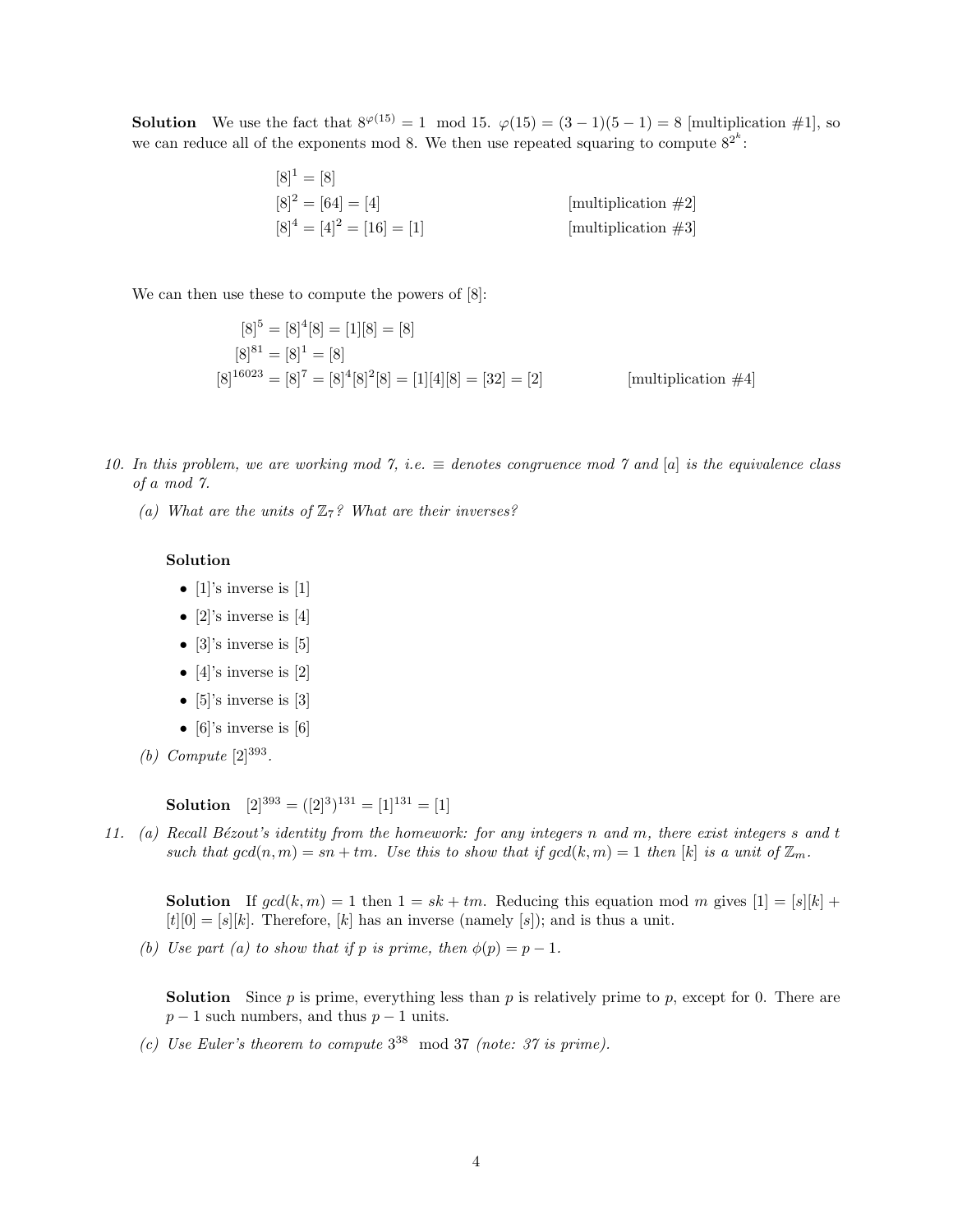**Solution**  $\varphi(37) = 36$ , so  $[3]^{38} = [3]^2 = [9] \text{ mod } 37$ .

- 12. Bob the Bomber wishes to receive encrypted messages from Alice the Accomplice. He generates a public key pair  $m = 21$  and  $k = 5$ . Luckily, you have access to an NSA supercomputer that was able to factor 21 into 7 · 3.
	- (a) Use this information to find the decryption key  $k^{-1}$ .

**Solution** We must find the inverse of 5 mod  $\phi(m) = \phi(7 \cdot 3) = (7-1)(3-1) = 12$ . Experimentally,  $[5 \cdot 5] = [25] = [1]$ . Alternatively, you can use the pulverizer. This results in  $1 = -2 \cdot 12 + 5 \cdot 5$ , giving an inverse of 5.

(b) Without changing m, what other possible keys k could Bob have chosen? Find the decryption keys for those keys as well.

**Solution** By inspection, the units of  $\mathbb{Z}_{12}$  are [1], [5], [7], and [11] (all other numbers share a factor with 12). Experimentally, they are all their own inverses. Note that [1] is not a smart key choice, but we accepted it.

(c) Alice encrypts a secret message msg using Bob's public key  $(k = 5)$ , and sends the ciphertext  $c = 4$ . What was the original message?

**Solution** We must compute  $[4]^{[5]} = [4^5]$ . We see  $[4^2] = [16]$ ; squaring this gives  $[4^4] = [(4^2)^2] =$  $[256] = [4]_{21}$ . Thus  $[4^5] = [4 \cdot 4^4] = [16]$ .

- 13. Which of the following does RSA depend on? Explain your answer briefly.
	- (a) Factoring is easy and testing primality is hard.
	- (b) Factoring is hard and testing primality is easy.
	- (c) Both factoring and testing primality are hard.
	- (d) Both factoring and testing primality are easy.

Solution RSA depends on (b), that factoring is hard and testing primality is easy. The public key in RSA is the product of two large primes. We couldn't generate public keys if testing primality wasn't easy. On the other hand, we could easily decrypt encrypted messages if factoring was easy (because in that case, given a public key, which is the product of two large primes could easily compute the secret – the two factors, and that's what we need to know to decrypt.

14. (a) Let m and n be integers greater than 1. Show that the function  $f : \mathbb{Z}_m \times \mathbb{Z}_n \to \mathbb{Z}_m$  given by  $f: ([a]_m, [b]_n) \to [a+b]_m$  is not necessarily well defined. [Hint: you just need an example here.]

**Solution** Consider  $m = 2$ ,  $n = 3$ . Then  $[1]_m = [3]_m$  and  $[1]_n = [4]_n$ , but  $[1 + 3]_m = [0]_m$  while  $[3+4]_m = [1]_m.$ 

(b) Show that f is well defined if  $m|n$ .

**Solution** Suppose  $m|n$ . Then  $n = mc$  for some c. Suppose also that  $[a]_m = [a']_m$  (so that  $a = a' + md$  for some d) and  $[b]_n = [b']_n$  (so that  $b = b' + ne$ ).

Then

 $a + b = (a' + md) + (b' + ne) = a' + b' + md + mce = a' + b' + m(d + ce)$ 

Thus  $[a + b]_m = [a' + b']_m$ .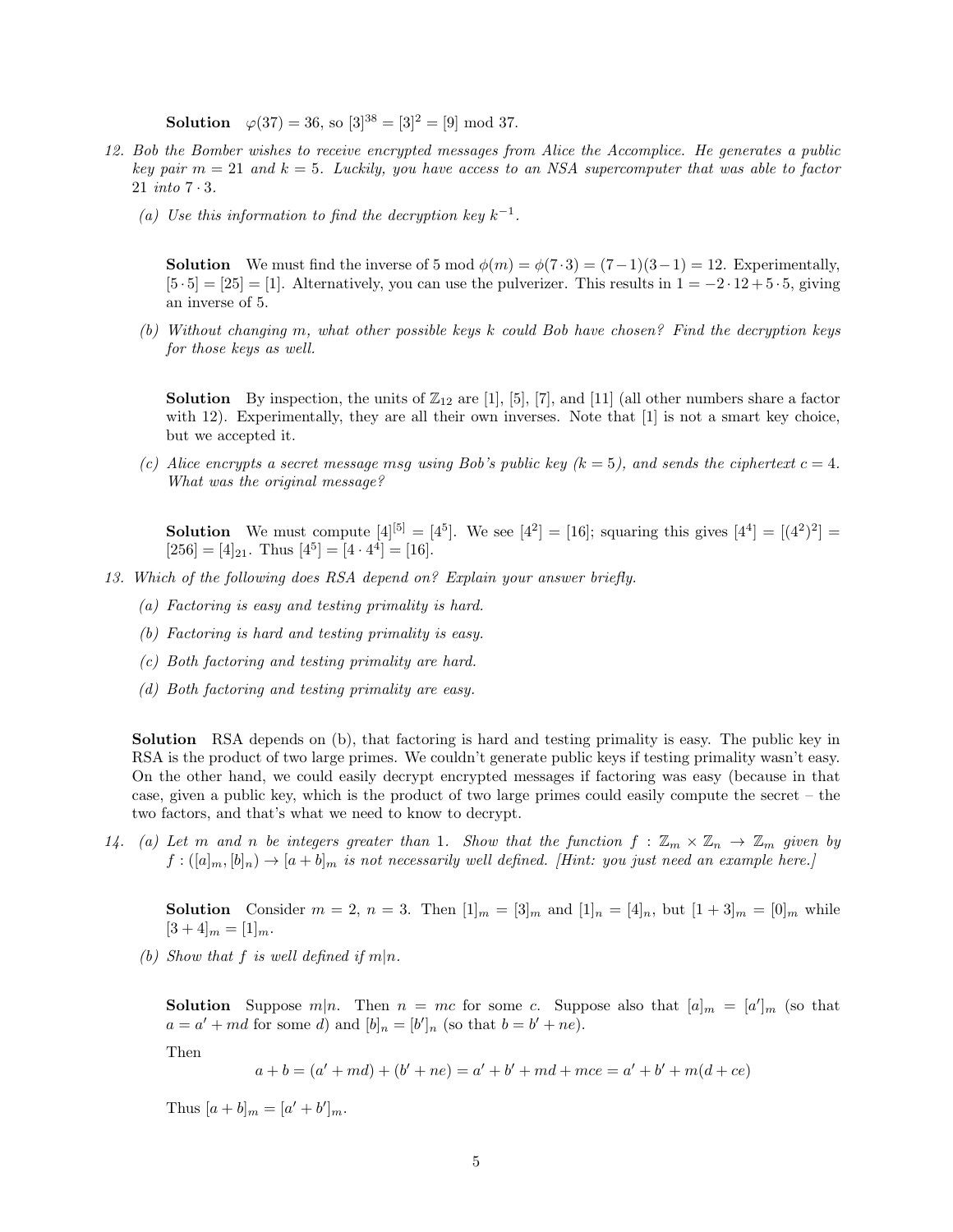15. We define a set S of functions from  $\mathbb Z$  to  $\mathbb Z$  inductively as follows:

**Rule 1.** For any  $n \in \mathbb{Z}$ , the translation (or offset) function  $t_n : x \mapsto x + n$  is in S.

**Rule 2.** For any  $k \neq 0 \in \mathbb{Z}$ , the scaling function  $r_k : x \mapsto kx$  is in S.

**Rule 3.** If f and g are elements of S, then the composition  $f \circ g \in S$ .

**Rule 4.** If  $f \in S$  and f has a right inverse q, then q is also in S.

In other words, S consists of functions that translate and scale integers, and compositions and right inverses thereof.

Note: This semester, we made a bigger distinction between the elements of an inductively defined set and the meaning of an inductively defined set. We probably would have phrased this question as follows: Let S be given by

$$
s \in S ::= t_n \mid r_k \mid s_1 \circ s_2 \mid rinv \ s
$$

and inductively, let the function defined by s (written  $F_s : \mathbb{Z} \to \mathbb{Z}$ ) be given by the rules  $F_{t_n}(x) ::= x + n, F_{r_k}(x) ::= ks, F_{s_1 \circ s_2}(x) ::= F_{s_1} \circ F_{s_2}$  and let  $F_{rinv s} ::= g$  where g is a right inverse of  $F_s$ .

(a) [1 point] Show that the function  $f: x \mapsto 3x + 17$  is in S.

**Solution** By rule 1, the function  $t_{17}$  :  $x \mapsto x + 17$  is in S, and by rule 2,  $r_3$  :  $x \mapsto 3x$  is in S. By rule 3, therefore,  $t_{17} \circ r_3 : x \mapsto 3x + 17$  is in S.

(b) Use structural induction to prove that for all  $f \in S$ , f is injective. You may use without proof the fact that the composition of injective functions is injective.

**Solution** We must show that all functions formed with each of the rules are injective. Let  $P(s)$ be the statement s is injective.

 $P(t_k)$  holds, because  $t_k$  has a two sided inverse  $t_{-k}$ , and is therefore injective.

 $P(r_k)$  holds, because we required that  $k \neq 0$ . Therefore, if  $kx_1 = kx_2$ , we can cancel k to find  $x_1 = x_2.$ 

 $P(f \circ g)$  holds, assuming  $P(f)$  and  $P(g)$ , because the composition of injections is an injection.

If g is the right inverse of f, then  $P(g)$  holds, because g has a left-inverse (namely f) and is therefore injective.

(c) Give a surjection  $\phi$  from S to  $\mathbb Z$  (proof of surjectivity not necessary). Remember that this surjection must map a function to an integer, and for every integer there must be a function that maps to it.

**Solution** Let  $\phi(s) ::= s(0)$ . This is a surjection, because  $t_n(0) = 0 + n = n$ , so for any n there exists  $s \in S$  (namely  $t_n$ ) with  $\phi(s) = n$ .

16. Draw a finite automaton (DFA, NFA or  $\epsilon$ -NFA) with alphabet  $\{a, b\}$  to recognize strings of the form  $x_1x_2x_3\cdots$  where each  $x_i$  is either "ab" or "ba".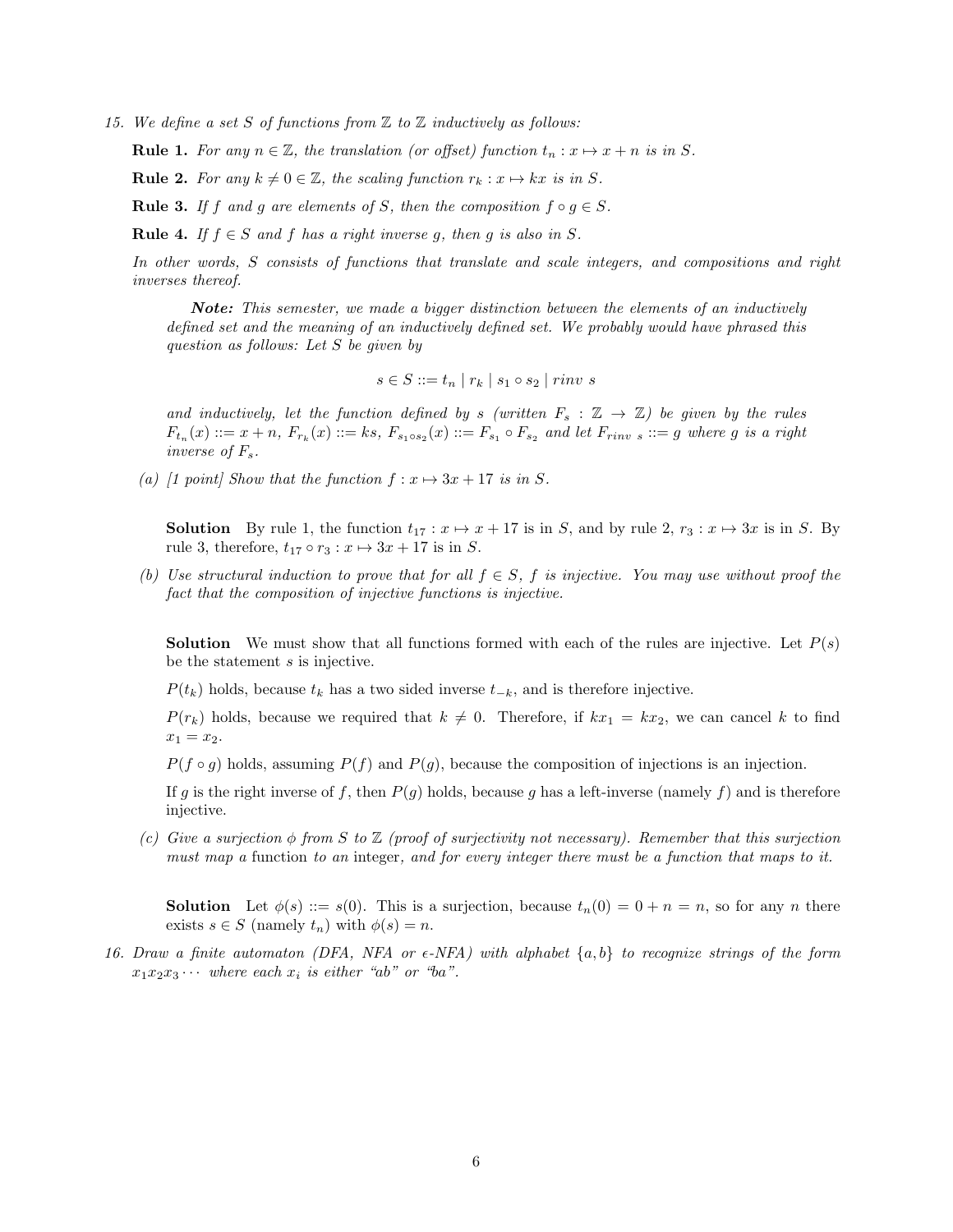

## Solution

17. Build a deterministic finite automaton that recognizes the set of strings of 0's and 1's, that only contain a single  $\theta$  (and any number of 1's). Describe the set of strings that lead to each state.

## Solution



The strings leading to  $q_i$  contain i 0's (2 or more for  $q_2$ ).

18. (a) In lecture, we proved that if  $[a]_m$  is a unit, then  $[a]_m^{\varphi(m)} = [1]$ . Use this to show that  $a^{[b]_{\varphi(m)}} := [a^b]_m$  is well defined.

**Solution** Suppose  $[b] = [b']$ . Then  $b = b' + km$  for some k. Therefore,

| $[a^{b}]_{m} = [a^{b'+k\varphi(m)}]_{m}$ | plugging in $b = b' + km$            |
|------------------------------------------|--------------------------------------|
| $= [a^{b'} (a^{\varphi(m)})^k]$          | algebra                              |
| $=[a^{b'}]([a]^{\varphi(m)})^k$          | definition of modular multiplication |
| $=[a^{b'}][1]^{k}$                       | by assumption                        |
| $=[a^{b'}]$                              | algebra                              |

(b) Use Euler's theorem to prove that if p is prime, then  $[a]_p^p = [a]_p$  (whether  $[a]_p$  is a unit or not).

**Solution** Since p is prime, we have  $\varphi(p) = p - 1$ . If [a] is a unit, then Euler's theorem says that  $[a]^{p-1} = [1]$ ; multiplying both sides by  $[a]$  gives  $[a]^p = [a]$ .

If [a] is not a unit, then  $gcd(a, p) \neq 1$ ; this means that a and p share a common factor, which can only happen if a is a multiple of p. In this case,  $[a]_p = [0]$ , and  $[0]^p = [0]$ .

19. Give a DFA that accepts strings in  $\{0,1\}^*$  if and only if they contain at most one 0 and an even number of 1's. For each state, describe the strings that reach that state.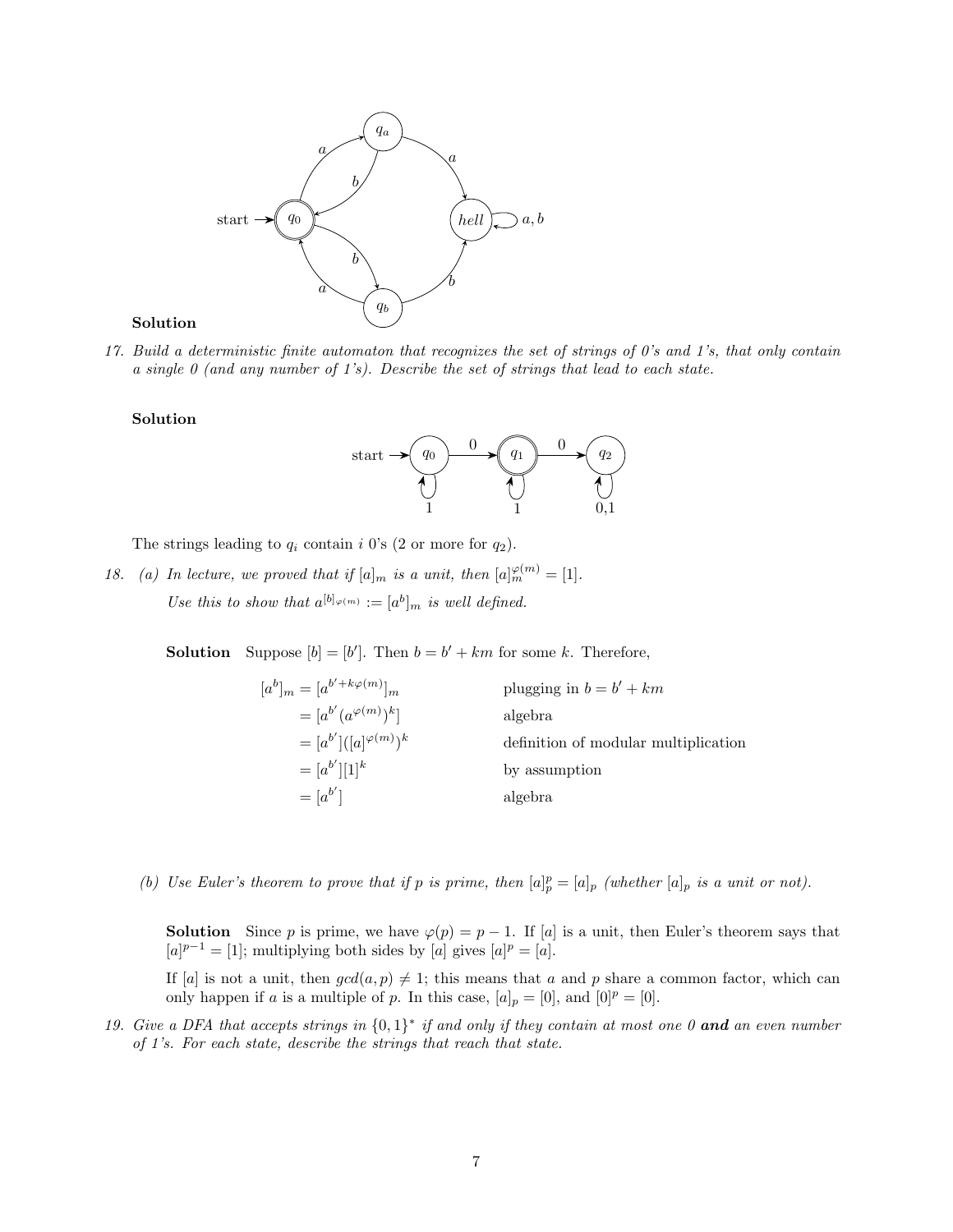Solution



If  $\hat{\delta}(q_{e0}, x) = q_{0e}$  then x has no 0's and an even number of 1's. If  $\hat{\delta}(q_{e0}, x) = q_{0o}$  then x has no 0's and an odd number of 1's. If  $\hat{\delta}(q_{e0}, x) = q_{1e}$  then x has one 0 and an even number of 1's. If  $\delta(q_{e0}, x) = q_{1o}$  then x has one 0 and an odd number of 1's. If  $\hat{\delta}(q_{e0}, x) = q_{2e}$  then x has two or more 0's and an even number of 1's. If  $\delta(q_{e0}, x) = q_{2o}$  then x has two or more 0's and an odd number of 1's.

- 20. In this question we formalize the usual algorithm for adding numbers represented in base b. Let  $\Sigma =$  $\{0, 1, \ldots, b-1\}.$ 
	- (a) Give an inductive definition of the base b interpretation function  $n : \Sigma^* \to \mathbb{N}$ . Check that if  $b = 2$ then  $n(110) = 6$ .

**Solution**  $n(\varepsilon) := 0$  and  $n(xa) := bn(x) + a$ . If  $b = 2$  we have

$$
n(101) = 2n(11) + 0
$$
  
= 2(2n(1) + 1)  
= 2(2(2n(\varepsilon) + 1) + 1)  
= 2(2(0 + 1) + 1)  
= 2(3) = 6

(b) Consider the following inductive definition of a function

$$
add: \Sigma^* \times \Sigma^* \times \{0, 1\} \to \Sigma^*
$$

given by

 $add(\varepsilon, \varepsilon, c) := \varepsilon c$  $add(xd, \varepsilon, c) := add(x, \varepsilon, q)r$  where  $q = quot(d + c, b)$  and  $r = rem(d + c, b)$  $add(\varepsilon, xd, c) := add(x, \varepsilon, q)r$  where  $q = quot(d+c, b)$  and  $r = rem(d+c, b)$  $add(xd, ye, c) := add(x, y, q)r$  where  $q = quot(d+e+c, b)$  and  $r = rem(d+e+c, b)$ 

Note: you know this algorithm well; c stands for "carry".

Prove that  $n(\text{add}(x, y, c)) = n(x) + n(y) + c$ . If multiple cases are substantially similar, you may say so instead of repeating the proof.

**Solution** Let  $P(x, y)$  be the statement  $n(\text{add}(x, y, c)) = n(x) + n(y) + c$ . We must show  $P(\varepsilon, \varepsilon)$ ,  $P(\varepsilon, xa)$ ,  $P(xa, \varepsilon)$  and  $P(xa, yb)$ . In the  $P(\varepsilon, \varepsilon)$  case, we have  $n(\text{add}(\varepsilon, \varepsilon, c)) = n(\varepsilon c) = c = n(\varepsilon) + n(\varepsilon) + c$ .